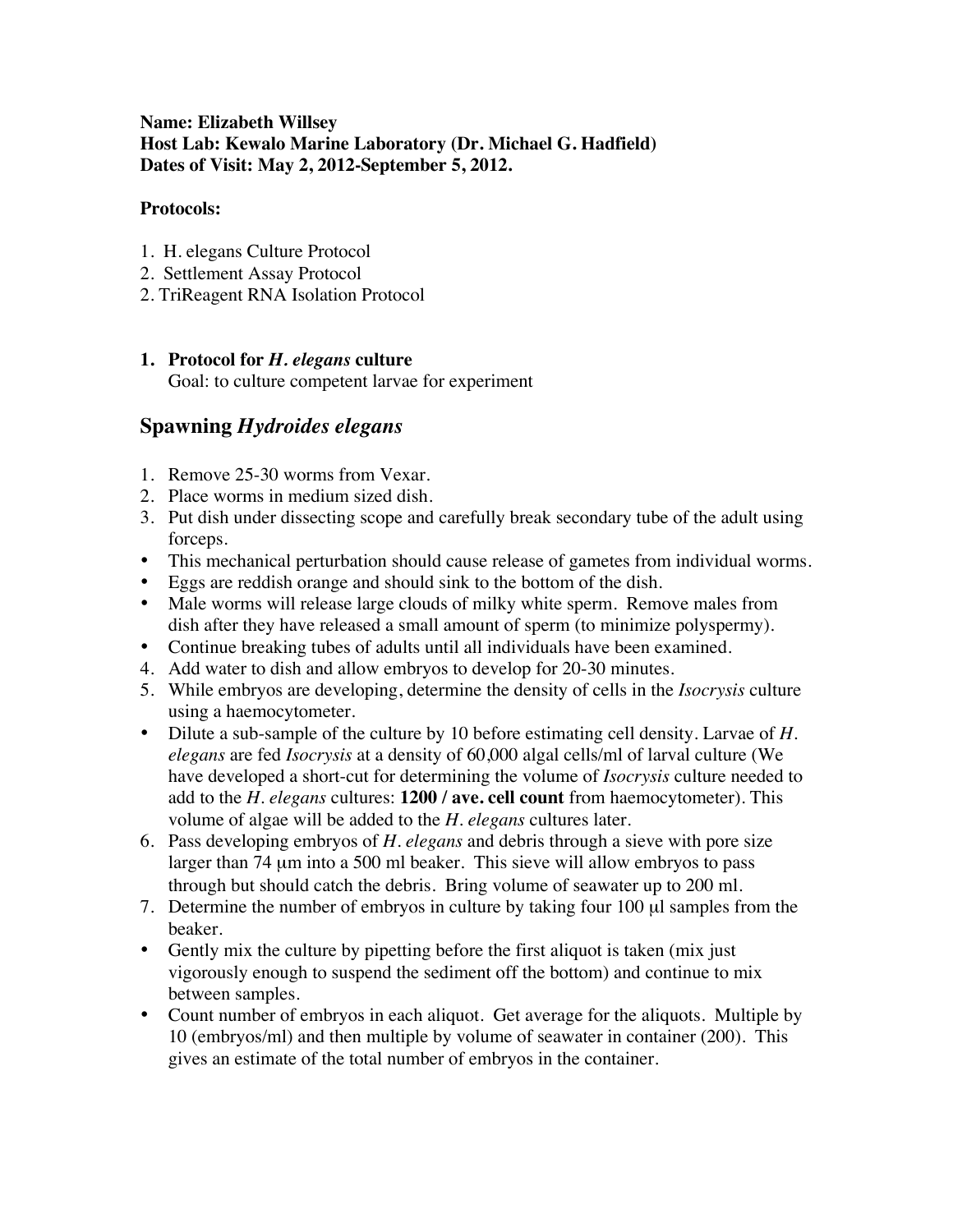- We want to add approx  $2x10^4$  larvae to each culture beaker. We keep the larvae in 2000 ml of seawater and want to raise them at a density of 10 larvae/ml (2000 ml X 10 larvae/ml =  $2 \times 10^4$  larvae in each culture beaker.)
- 8. Estimate the number of beakers containing 20 k larvae we can obtain from the 200 ml beaker containing the fertilized embryos. Short cut: divide average embryo count in 100 µl drops by 10. This estimates the number of 2L beakers that will be used.
- 9. Fill beakers with 1800 ml of seawater, add a portion of the embryos and add the appropriate volume of *Isocrysis* (from step 5).
- 10. Cover beakers with saran wrap and write date spawned as well as an estimate of time spawned

## **Larval Culture**

Larvae of *H. elegans* attain competency 5-6 days after fertilization if fed *Isocrysis* at a density of 60K cells/ml daily.

Feeding Schedule for *H. elegans*

Day 0: Spawn larvae and add algae to culture

Day 1: Add algae to culture

Day 2: Change water in culture and change culture beaker. Add algae to culture.

Day 3: Change water in culture and change culture beaker. Add algae to culture.

Day 4: Change water in culture and change culture beaker. Add algae to culture.

Day 5: Change water in culture and change culture beaker. Add algae to culture.

Day 6 (if necessary): Change water in culture and change culture beaker.

### **Changing water and beakers of culture.**

- 1. Fill a clean 2L beaker with 1500-1800 ml of seawater.
- 2. Add appropriate volume of  $Iso.$  So that the density of algal cells = 60k cells/ml.
- 3. Bring larval culture to sink.
- 4. Pass larvae through a 41 um sieve. The larvae will be trapped in the sieve.
- 5. Rinse larvae out of sieve and into new culture beaker using squirt bottles filled with seawater.
- 6. Put saran wrap back onto the culture beakers
- 7. Refill carboy with seawater (if necessary).

### **To reserve larvae for experiments: write initials on saran wrap**.

### **2. Protocol for Performing** *H. elegans* **settlement assays**

Goal: to determine the effect of a treatment compound on the settlement and metamorphosis of *H. elegans*.

### **Settlement Assay Protocol**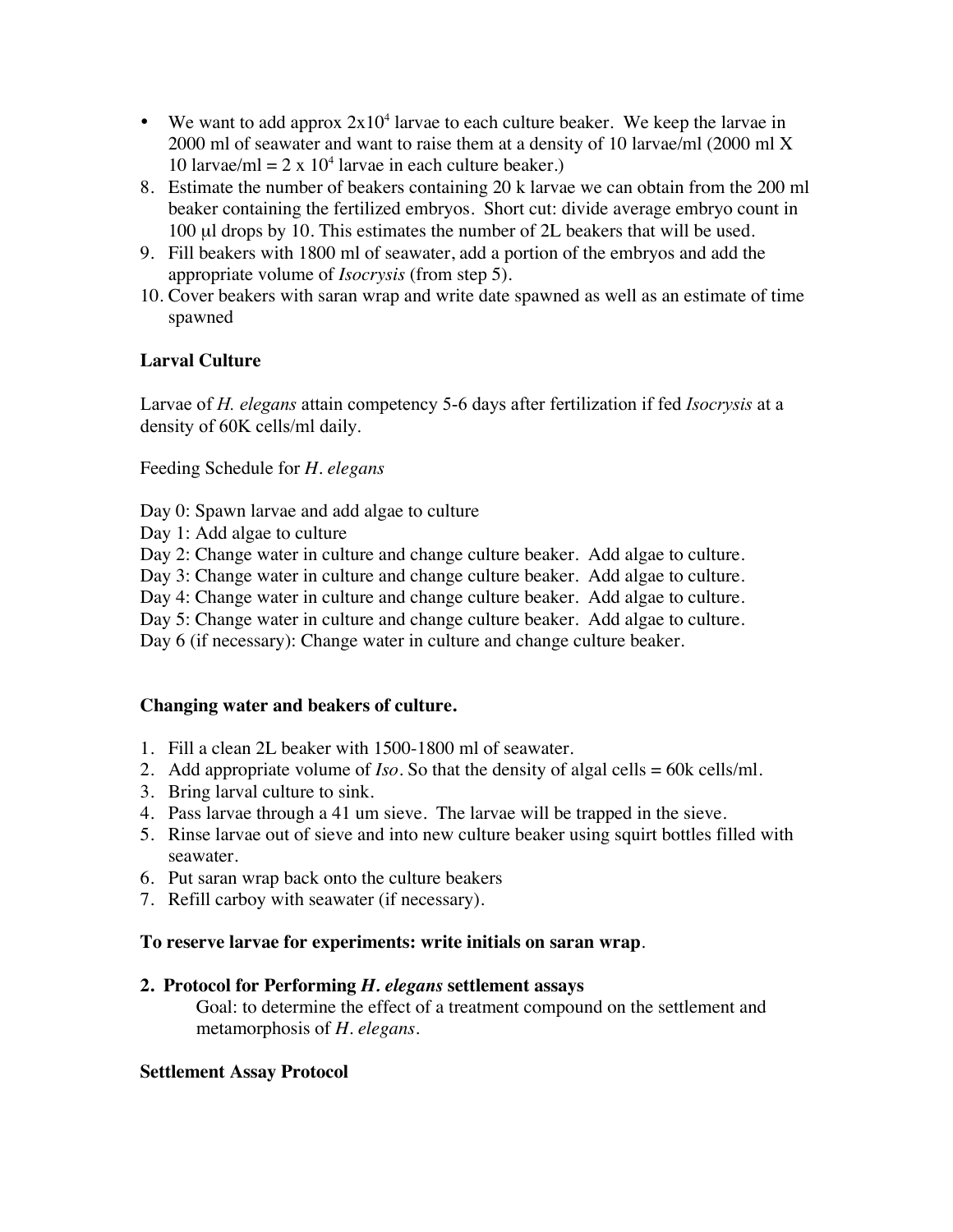- 1. Use stock solutions of chemicals made in distilled water and dilute by a factor of 1/10 in filtered seawater before using for experiment.
- 2. Use a positive control and a negative control for each experiment. In all experiments, the positive control is a dish of filtered seawater with a bacterial biofilm on a piece of Vexar (biofilm must have developed in seawater for at least 10 days). The negative control in this case is a dish of filtered seawater. For compounds predicted to inhibit metamorphosis, biofilms are added to each experimental treatment after the larvae has been exposed to the compound for one hour.
- 3. Treatment solutions are added to Petri dishes. Four replicates of each treatment are performed.
- 4. Larvae competent for experiment (day 6) are added. Approximately 20-150 larvae are added using a pipette to each dish.
- 5. After one hour, biofilms are added in the positive control treatment. In addition, in experiments where the compound is predicted to inhibit metamorphosis, biofilms are also added to each dish after one hour.
- 6. For chronic exposure experiments, larvae are incubated overnight in the treatment and after 24 hours, the percentage of larvae to undergo metamorphosis, abnormal metamorphosis, and still unsettled are counted.
- 7. For pulse experiments, larvae are left in the treatment for either one-, two-, or sixhours and then are washed twice using filtered seawater to remove the treatment compound. A filter on a pipette is used to withdraw the treatment without removing the larvae from the dish. Larvae are counted after 24 hours following the same method as the chronic exposure.

## **3. Protocol for TriReagent RNA Isolation**

Goal: to perform an RNA extraction

Homogenization:

- 1. Homogenize tissue in 1ml (TriReagent) / 50-100mg of tissue. Add a small volume of Tri reagent first, homogenize, then add the remaider.
- 2. Incubate the homogenate for 5 minutes at room.

Phase Separation:

- 3. Add 100µl of BCP (bromochloropropane)/1ml Trireagent, cover samples and shake for 15 seconds.
- 4. Store mixture for 15 minutes and room temperature.
- 5. Centrifuge at 12,000g for 15 minutes at 4°C (RNA will be in the upper aqueous phase).

Precipitation:

- 6. Transfer upper aqueous phase to a clean tube.
- 7. Add 500µl of Isopropanol/1 ml of Trireagent used (in the beginning) and mix.
- 8. Store samples at room temperature for 10 minutes (or for higher yields, overnight at  $-20^{\circ}$ C).